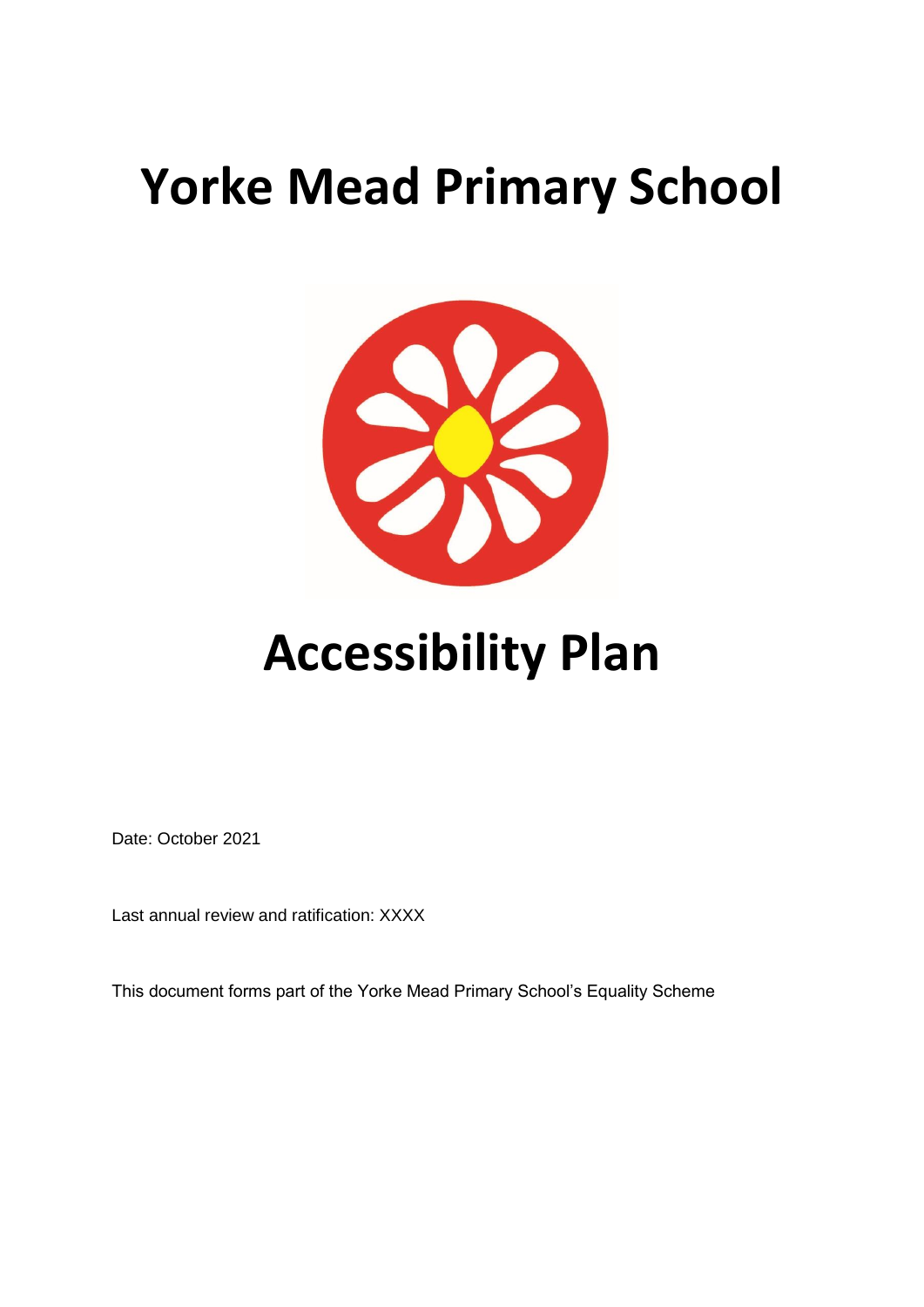## **Yorke Mead Primary School Accessibility Plan**

As an inclusive school, we respect and value the diversity of the community we serve.

We are committed to raising the attainment of all our pupils with due regard to their individual, social and personal circumstances.

We believe in actively promoting equality of opportunity in every aspect of the life of all pupils, parents and staff.

We are committed to challenging discrimination against those with disabilities, ensuring equality of access and preparing all pupils for life in a diverse society. We recognise that not all disabilities are visible.

We recognise that it is the responsibility of every member of our school community to ensure that this ethos is actively and consistently reflected in our practice. We will systematically assess, evaluate and regularly review the impact of our school policies and practice on the life, attitudes and achievements of all groups and individuals amongst our pupils and staff.

We respect and value the diversity which exists in the wider community. We are committed to challenging attitudes that promote discrimination against those with disabilities, ensuring respect for all and preparing all pupils for life in a culturally diverse society.

Our commitment to equality for those with disabilities will be demonstrated through:

- fostering respect for all groups and individuals, within the context of Human **Rights**
- promoting positive non-discriminatory behaviour
- ensuring appropriate support for isolated individuals with disabilities within the school
- ensuring high expectations of all
- ensuring representation of a wider range of diversity within our curriculum and school community
- encouraging links with the wider community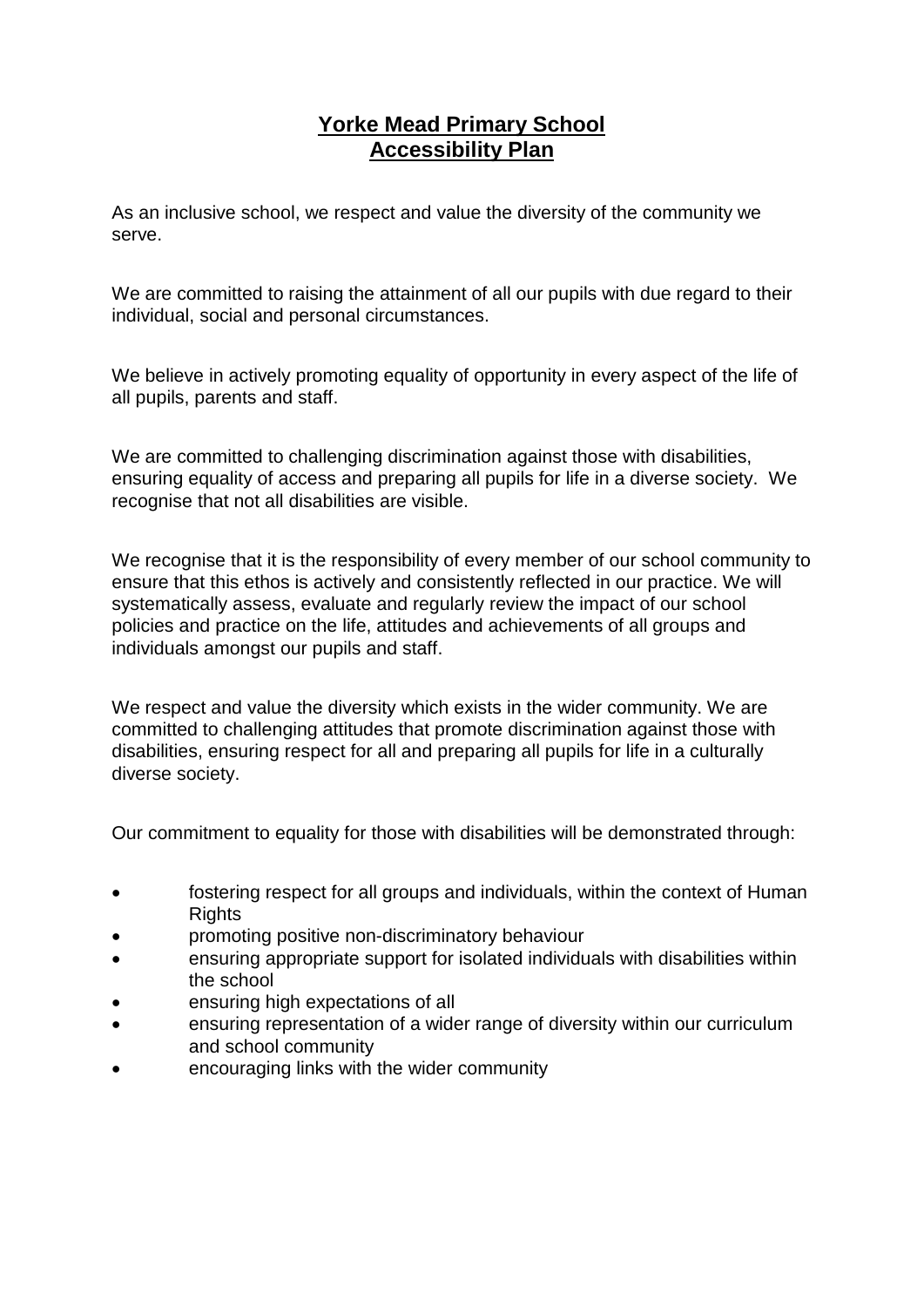| <b>Targets</b>                                                                   | <b>Strategies</b>                                                                                                                                                                                                                                                                                                                                                                                                                                | Outcome                                                                              | <b>Time frame</b> | <b>Goals Achieved</b>                                                            |
|----------------------------------------------------------------------------------|--------------------------------------------------------------------------------------------------------------------------------------------------------------------------------------------------------------------------------------------------------------------------------------------------------------------------------------------------------------------------------------------------------------------------------------------------|--------------------------------------------------------------------------------------|-------------------|----------------------------------------------------------------------------------|
| Availability of written material in<br>alternative formats                       | School aware of the services available through<br>the LA for converting written information into<br>alternative formats.<br>Translation/Braille services available through<br>external companies e.g. Language Empire Ltd                                                                                                                                                                                                                        | School can provide<br>written information in<br>alternative formats if<br>needed     | In place          | Delivery of<br>information to<br>disabled<br>pupils/parents<br>improved          |
| Pupils with visual impairments<br>have access to the curriculum                  | Pupils placed near front of class<br>Larger type used<br>Coloured paper used where appropriate<br>Use of ICT (large icons on desktop etc.)<br>Information provided orally<br>Powerpoints and presentations printed off for the<br>children to have in front of them.                                                                                                                                                                             | Classrooms are<br>accessible to visually<br>impaired children                        | In place          | Improved access<br>to curriculum and<br>learning<br>opportunities for<br>pupils. |
| Pupils with hearing impairments<br>have access to the curriculum                 | Soundfield systems installed in all classrooms<br>Hearing Loop available in Main office<br>Pupils placed near front of class<br>Pupils spoken to directly<br>Speech reinforced using facial expressions, signs<br>or gestures<br>Speech reinforced with visual back-up print,<br>pictures, concrete materials<br>Repeat other pupils' answers<br>Rephrase or repeat words and phrases<br>Use of microphones or personal amplification<br>systems | Classrooms are<br>accessible to hearing<br>impaired children.                        | In place          | Improved access<br>to curriculum and<br>learning<br>opportunities for<br>pupils. |
| Pupils with speech and<br>language difficulties have<br>access to the curriculum | Referral to external expertise if required<br>Pupils given time to process language and<br>respond<br>Ensure face to face and direct eye contact<br>Use simple and familiar language and short<br>concise sentences<br>Avoid ambiguous vocabulary<br>Reinforce speech with facial expression, gesture<br>and sign<br>Reinforce spoken instructions with print, pictures,<br>diagrams, symbols and concrete materials                             | Classrooms are<br>accessible to children<br>with speech and<br>language difficulties | In place          | Improved access<br>to curriculum and<br>learning<br>opportunities for<br>pupils. |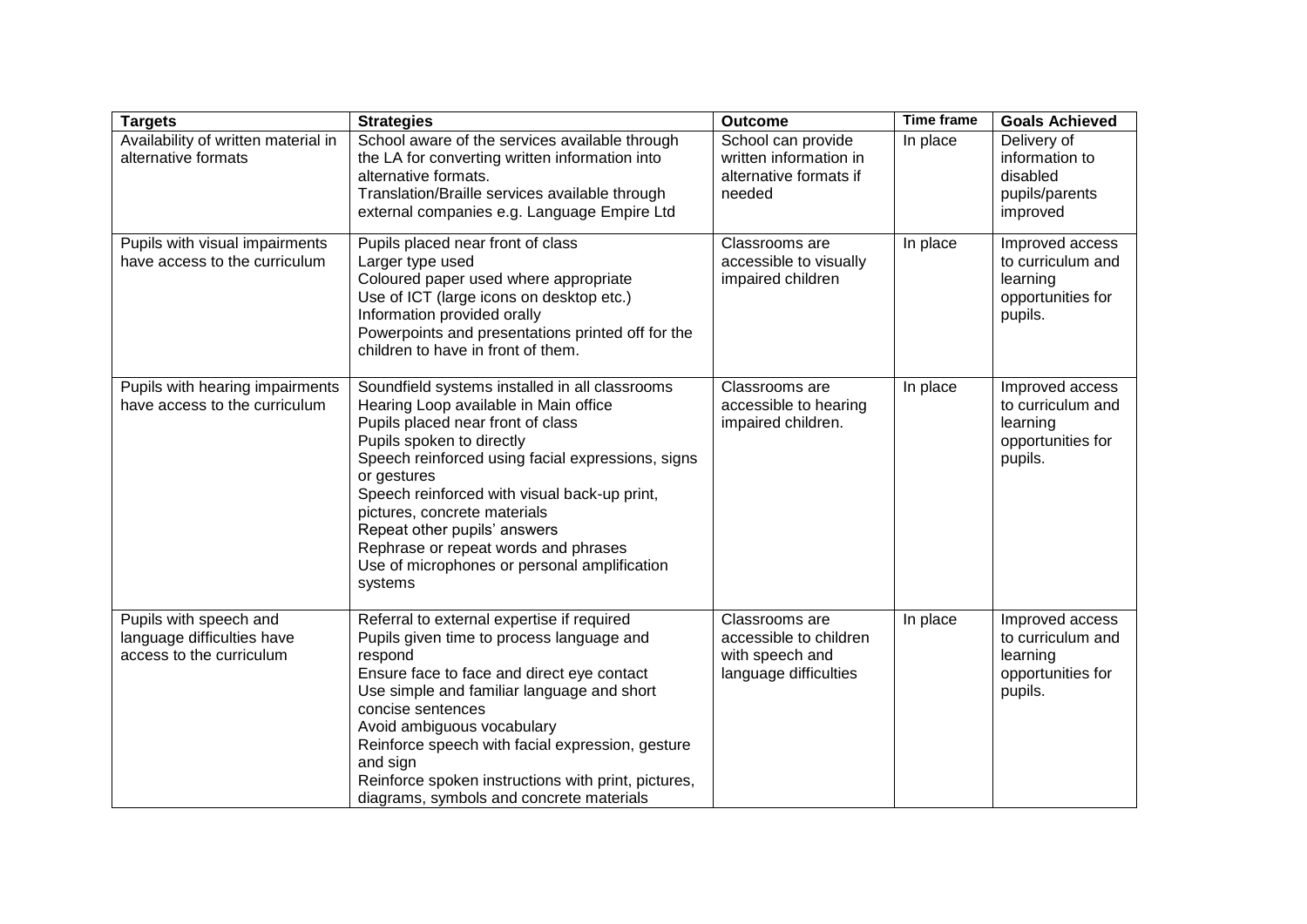|                                                                                                                     | Emphasize key words, reinforcing visually<br>Avoid closed questions and encourage pupils to<br>speak in sentences<br>Develop language through drama & role play<br>Soundfield systems installed in all classrooms                                                                                 |                                                                                     |          |                                                                                  |
|---------------------------------------------------------------------------------------------------------------------|---------------------------------------------------------------------------------------------------------------------------------------------------------------------------------------------------------------------------------------------------------------------------------------------------|-------------------------------------------------------------------------------------|----------|----------------------------------------------------------------------------------|
| Pupils with physical disabilities<br>have access to the premises<br>and curriculum                                  | Wheelchair access to Main and New buildings<br>Height adjustable changing table<br>Separate Disabled toilet in Main and New<br>buildings<br>Disabled access to Nursery toilet<br>New building fully compliant with DDA<br>requirements<br>Food Technology area compliant with DDA<br>requirements | <b>Facilities/Resources</b><br>accessible to children<br>with physical disabilities | In place | Improved access<br>to curriculum and<br>learning<br>opportunities for<br>pupils. |
| Pupils with disabilities are fully<br>involved at playtimes                                                         | 1:1 support if required<br>Outdoor play equipment fully inclusive                                                                                                                                                                                                                                 | 1:1 support                                                                         | In place | All pupils included<br>in all aspects of<br>school life                          |
| Teachers and teaching<br>assistants have the necessary<br>training to teach and support<br>pupils with disabilities | Appropriate training given to staff as required.<br>Use of outside agencies, specialist centers and<br>support groups                                                                                                                                                                             | Staff trained and<br>supported                                                      | In place | Curriculum<br>accessible to all<br>pupils                                        |
| Children are fully integrated<br>within the classroom                                                               | Teaching assistants are used to support individual<br>children if required                                                                                                                                                                                                                        | Needs of all children<br>are fully met                                              | In place | Curriculum<br>accessible to all<br>pupils                                        |
| All children to access remote<br>learning in the case of school<br>closure                                          | The school will support the individual needs of<br>children in accessing remote education.<br>Distribution of laptops/mobile data allowance<br>schemes via the DfE and HCC to families who do<br>not have access to devices or fixed broadband at<br>home.                                        | Children are able to<br>engage with remote<br>education                             | In place | Remote learning<br>accessible to all<br>pupils                                   |